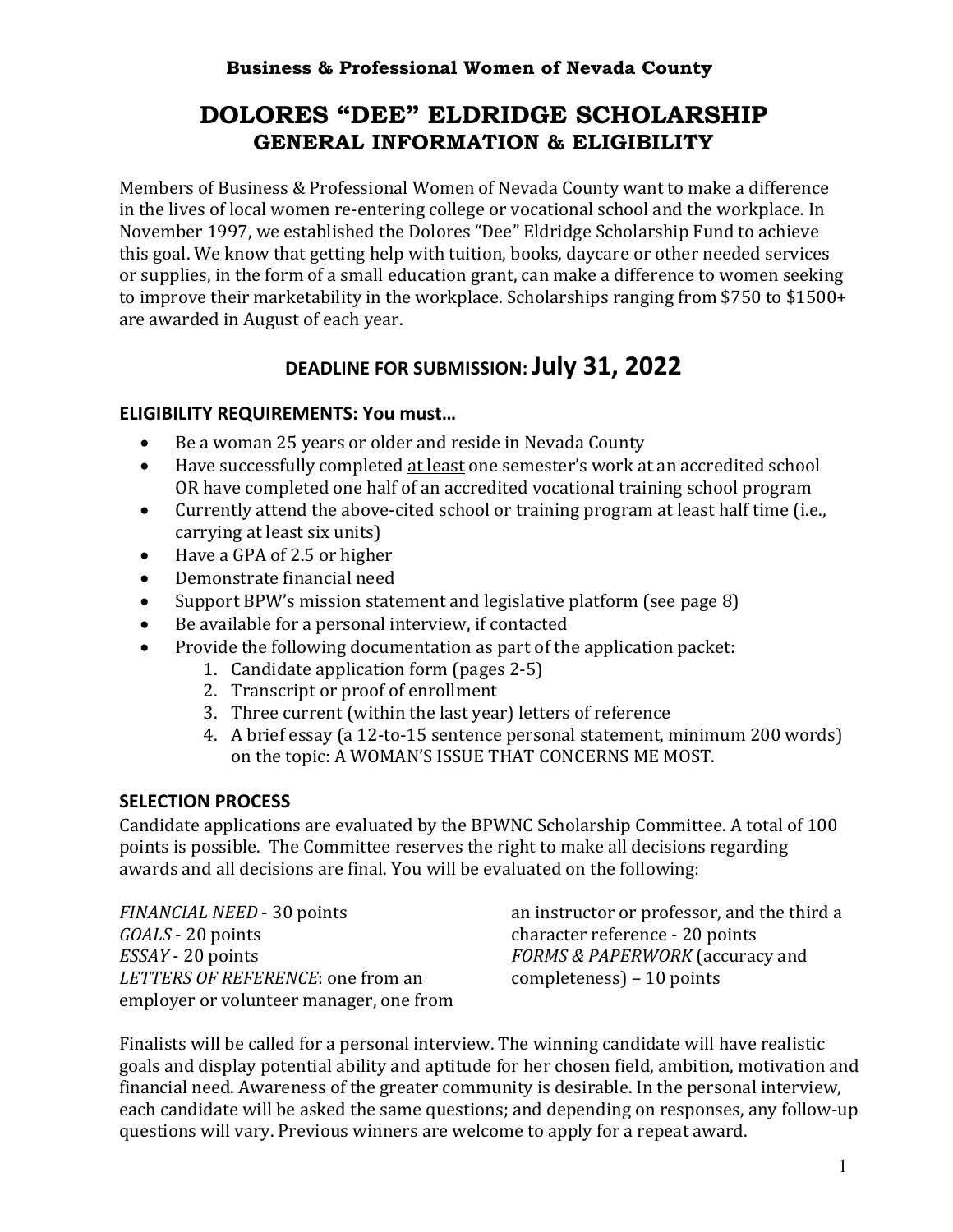# **DOLORES "DEE" ELDRIDGE SCHOLARSHIP APPLICATION FORM**

### Please make sure you meet all requirements outlined on the first page of this document.

Applications must include all supporting documents at time of submission: transcript or proof of enrollment, letters of reference, essay, and any attachments to your application. No documents may be submitted separately or after the deadline. Please type or print information. Incomplete applications will not be considered or returned. Use the attached worksheet to help ensure **you have included all required elements.** 

**Deadline for submission: July 31,2022**. A postmark of July 31, 2022 is acceptable.

| Current Classes/Units and GPA (Attach Proof of Enrollment/Transcripts)           |
|----------------------------------------------------------------------------------|
| ,我们也不会有什么。""我们的人,我们也不会有什么?""我们的人,我们也不会有什么?""我们的人,我们也不会有什么?""我们的人,我们也不会有什么?""我们的人 |
|                                                                                  |
|                                                                                  |
| Awards, Honors or Scholarships Received                                          |
|                                                                                  |

\_\_\_\_\_\_\_\_\_\_\_\_\_\_\_\_\_\_\_\_\_\_\_\_\_\_\_\_\_\_\_\_\_\_\_\_\_\_\_\_\_\_\_\_\_\_\_\_\_\_\_\_\_\_\_\_\_\_\_\_\_\_\_\_\_\_\_\_\_\_\_\_\_\_\_\_\_\_\_\_\_\_\_\_\_\_\_\_\_\_\_\_\_\_\_\_\_\_\_\_\_\_\_\_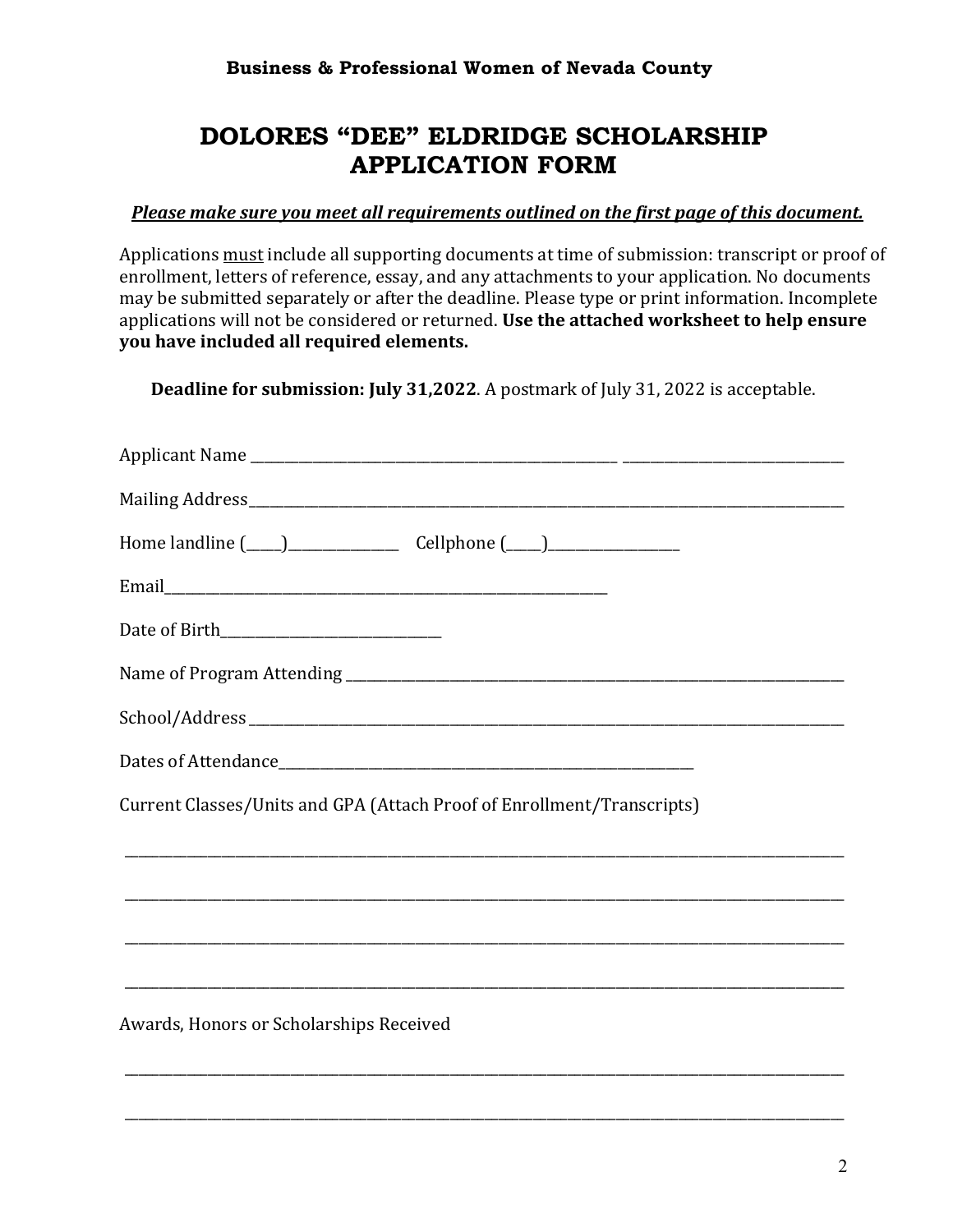Educational Goal and Reason For Choosing This Goal

Plans After Receiving Your Certificate or Degree

Employment & Volunteer Activities

Outside Interests

See the Worksheet on page 6 for details on the essay, transcripts, and letters of reference, all of which should be provided as additional enclosures.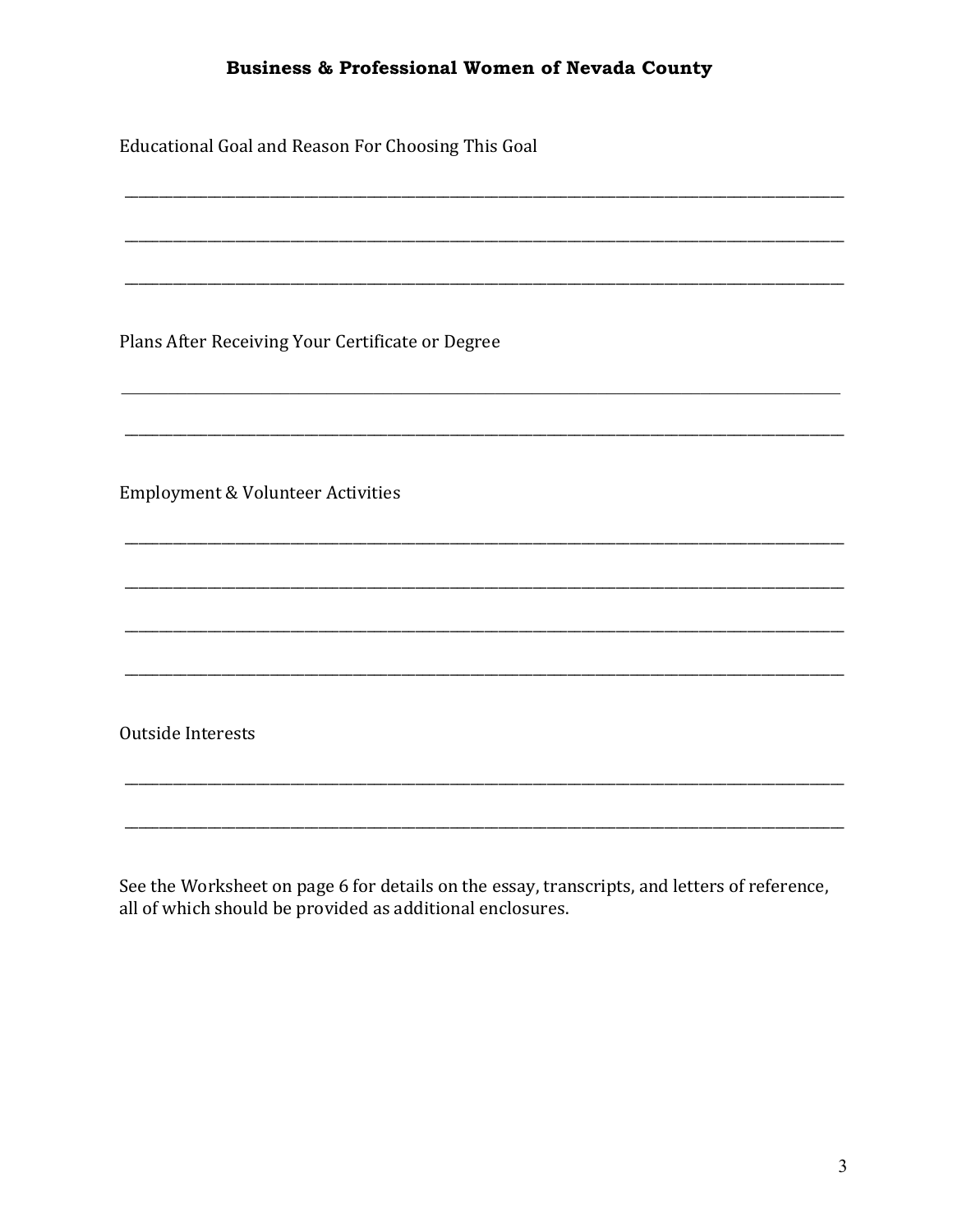# **FINANCIAL STATEMENT**

Please provide your best estimates of **MONTHLY** income and expenses. Use "NA" for any section not applicable. For non-monthly expenses (e.g., car repair & insurance), estimate your annual expense and divide by 12.

| <b>INCOME each month</b>                                 | \$ |
|----------------------------------------------------------|----|
| Wages/Salary                                             |    |
| Public Assistance (incl. SNAP/TANF, housing assistance,  |    |
| Social Security/ Disability, WIC, food stamps, etc.)     |    |
| Child Support/Spousal Support                            |    |
| Other Income source                                      |    |
| Scholarships, Grants, Financial aid                      |    |
| *Other income non-monthly (including from family,        |    |
| friends, spouse, roommate, etc.)                         |    |
| <b>TOTAL INCOME</b>                                      |    |
|                                                          |    |
| <b>EXPENSES each month</b>                               |    |
| Rent/Mortgage/Property Taxes                             |    |
| Home/Renters Insurance                                   |    |
| <b>Car Payments</b>                                      |    |
| Car Insurance, Car Repairs/Maintenance                   |    |
| <b>Other Loan Payments</b>                               |    |
| <b>Health Insurance</b>                                  |    |
| Food: Groceries, fast food, dining out                   |    |
| Utilities: Gas/Propane, Electricity, Trash, Water, Sewer |    |
| Child Care/Elder Care                                    |    |
| Cable/Television/Internet                                |    |
| Telephone/Cell Phone                                     |    |
| Gas/Parking                                              |    |
| Education/Tuition/Fees                                   |    |
| Credit Card(s) payments                                  |    |
| <b>Other Personal Expense</b>                            |    |
| *Other                                                   |    |
| <b>TOTAL EXPENSES</b>                                    |    |

\*Remember to include income and expenses that do not occur on a monthly basis.

I certify that the above information is true and correct to the best of my knowledge.

\_\_\_\_\_\_\_\_\_\_\_\_\_\_\_\_\_\_\_\_\_ \_\_\_\_\_\_\_\_\_\_\_\_\_\_\_\_\_\_\_\_\_\_\_\_\_\_\_\_\_\_\_\_\_\_\_\_\_\_\_\_\_\_\_\_\_\_\_\_

Date Signature **Contract Contract Contract Contract Contract Contract Contract Contract Contract Contract Contract Contract Contract Contract Contract Contract Contract Contract Contract Contract Contract Contract Contract**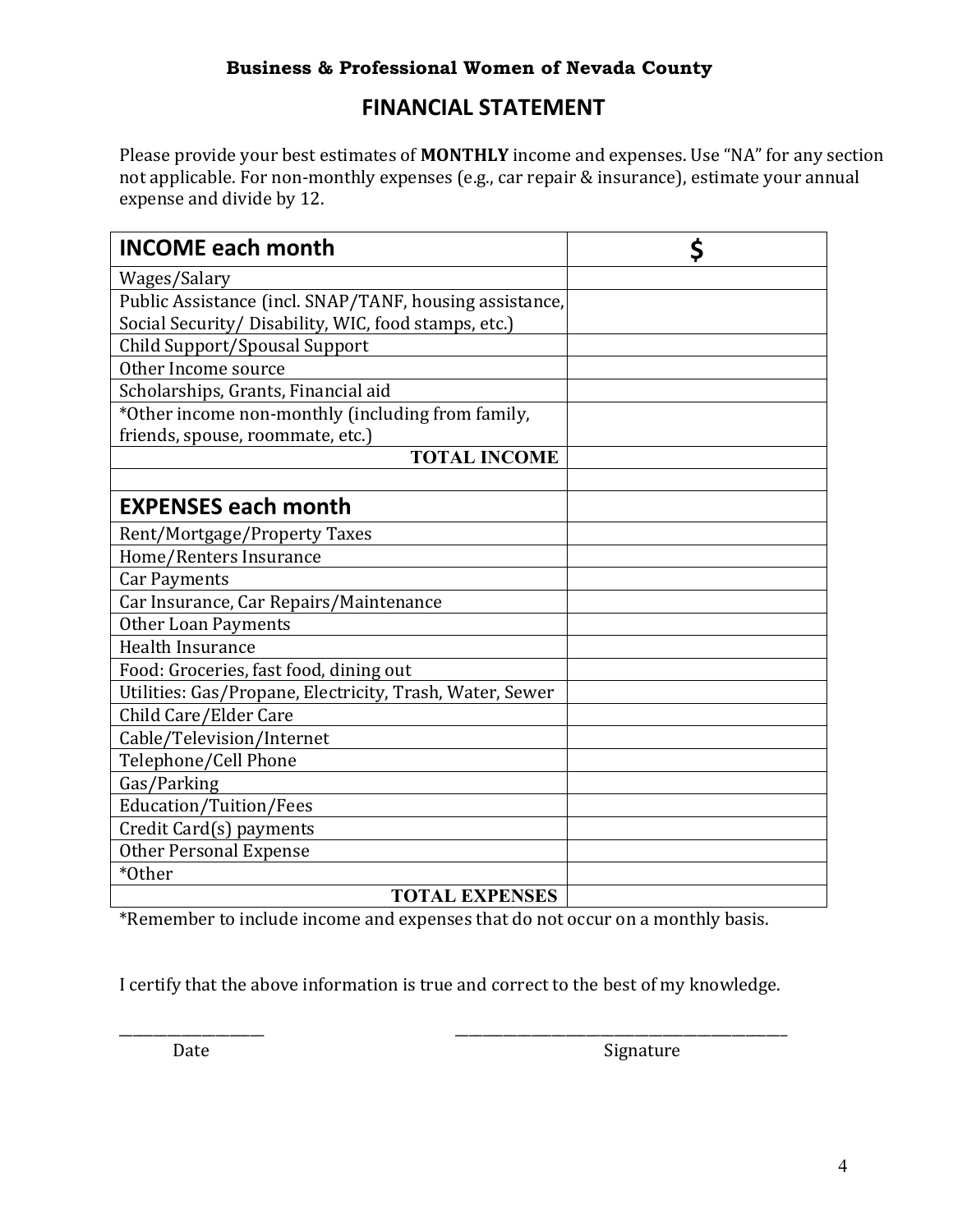# **NAMES AND AGES OF DEPENDENTS FOR WHOM YOU ARE RESPONSIBLE**

**LETTERS OF REFERENCE** 

Please enclose three current letters (written within the last year): one from an employer or volunteer manager, one from an instructor or professor, and the third a character reference (from a friend, co-worker, etc. who is not a relative). Letters must be dated and signed, and include the names, addresses & phone numbers of the signers.

See the Worksheet (page 6) for a grid that will help you track your progress in obtaining your letters. A copy of the completed Worksheet must be included with your application – you can make a photocopy or use the Worksheet Copy 2 on page 7 to make an additional copy.

## **ESSAY:** PLEASE WRITE AND INCLUDE YOUR PERSONAL STATEMENT ON SEPARATE SHEET(S), 200 WORDS (minimum, about 12-15 sentences), ON "A WOMAN'S ISSUE THAT CONCERNS ME MOST."

See page 8 for who to call if you have any questions or need help completing this application.

*I* hereby certify that *I* am 25 years of age or older, a resident of Nevada County, *I* have successfully completed at least one semester's work at an accredited school or have *completed one half of an accredited vocational training program, and further, I am currently attending the above-cited school or training program at least half time (carrying at least 6 units), and further, I have a GPA of 2.5 or higher. I have read (on* page 8), understand and agree with BPW's mission statement and legislative platform.

Signed:\_\_\_\_\_\_\_\_\_\_\_\_\_\_\_\_\_\_\_\_\_\_\_\_\_\_\_\_\_\_\_\_\_\_\_\_\_\_\_\_\_\_\_\_\_\_\_\_\_\_\_\_\_\_ Date:\_\_\_\_\_\_\_\_\_\_\_\_\_\_\_\_\_\_\_\_

Mail pages 2-5 of this completed Application, a completed Worksheet (page 6), and all additional required elements, **postmarked before or on July 31, 2022 to:**

> **BPW of Nevada County – DDE Scholarships P.O. Box 291** Grass Valley, CA 95945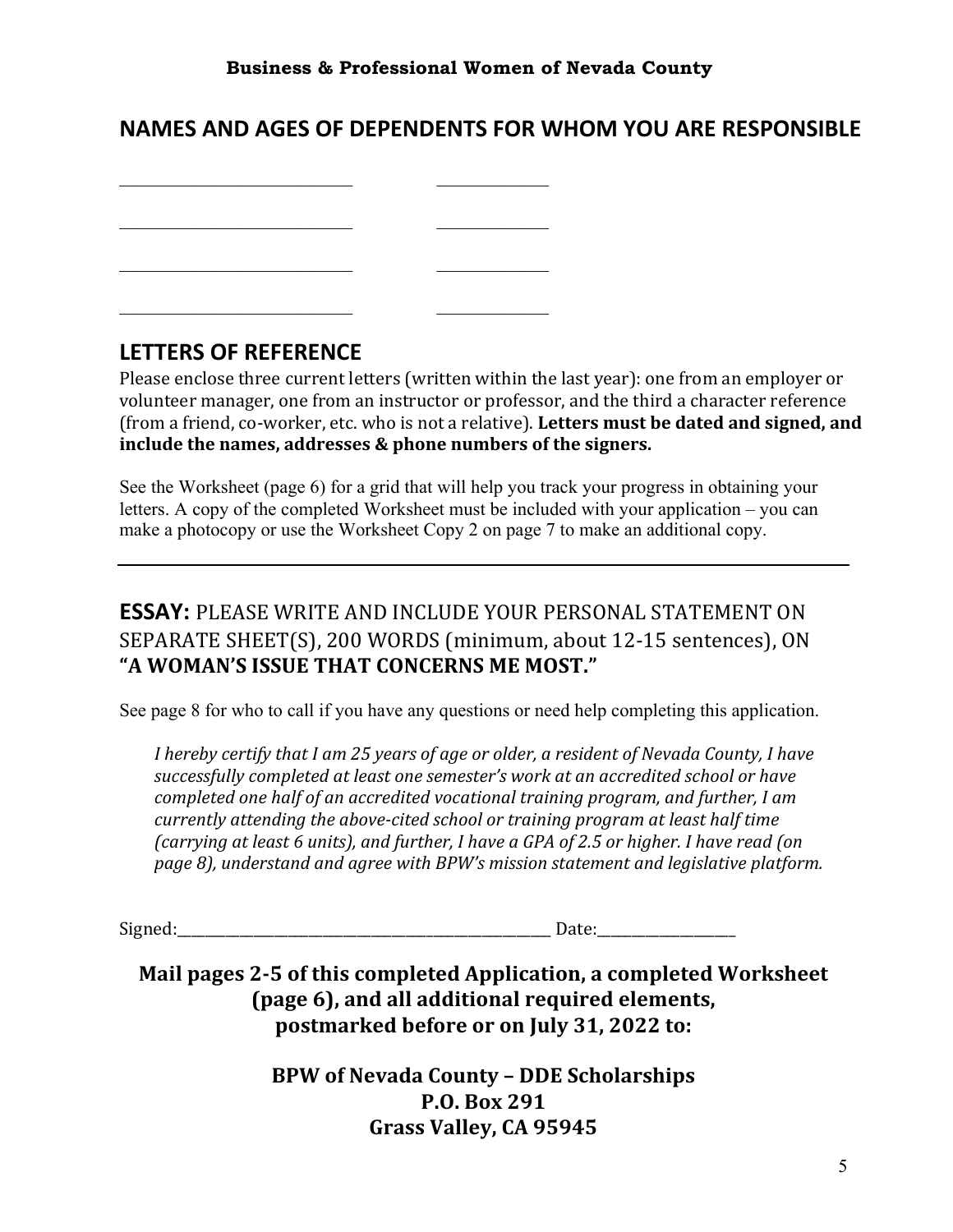# **WORKSHEET (COPY 1) FOR THE DOLORES "DEE" ELDRIDGE SCHOLARSHIP AWARD**

Use this worksheet/checklist to collect and organize your required documents

### **A GOOD WAY TO STAY ORGANIZED IS TO PLACE EVERYTHING INTO A LARGE FOLDER OR MANILA ENVELOPE AS YOU COMPLETE IT.**

#### *Please double-check the applicant rules to make sure you meet the eligibility requirements.*

- 1. I've answered all questions as best I can, and double-checked all dates and figures. Date completed
- 2. I've filled out the Financial Statement based on my records of income and expenses. Date completed

3. I've requested at least three **current** (within the last year) **signed and dated** letters of recommendation. Each has the name, address and phone number of the person giving the reference.

|                                                                                      | Reference's name, phone $\&$<br>email | Date I requested<br>the letter | Date I received<br>the letter |
|--------------------------------------------------------------------------------------|---------------------------------------|--------------------------------|-------------------------------|
| One letter from employer or<br>volunteer manager.                                    |                                       |                                |                               |
| One letter from instructor or<br>professor.                                          |                                       |                                |                               |
| One character reference (from<br>a friend, co-worker, etc.) who<br>is not a relative |                                       |                                |                               |
| Optional additional letter                                                           |                                       |                                |                               |

4. I sent for (or ordered) transcripts on this date

Transcripts received by me on

5. I have written a (minimum) 200-word essay/personal statement on "A Woman's Issue That Concerns Me Most."

Edited, fact-checked and spelling/grammar checked\_\_\_\_\_\_\_\_\_\_\_\_\_\_\_\_\_\_\_\_\_\_\_\_\_\_\_\_\_\_\_

5. I HAVE GONE OVER REQUIREMENTS ONE LAST TIME. I HAVE CHECKED TO MAKE CERTAIN MY PACKET IS COMPLETE. I HAVE DOUBLE CHECKED THE FINAL SUBMISSION DATE AND AM MAILING MY PACKET BEFORE, OR ON, THE DEADLINE DATE.

6. **I included a completed copy of this worksheet (make a photocopy, or use the duplicate Worksheet on the next page) with my application.** 

7. I mailed my completed application packet on\_\_\_\_\_\_\_\_\_\_\_\_\_\_\_\_\_\_\_\_\_\_\_\_\_\_\_\_\_\_\_\_\_\_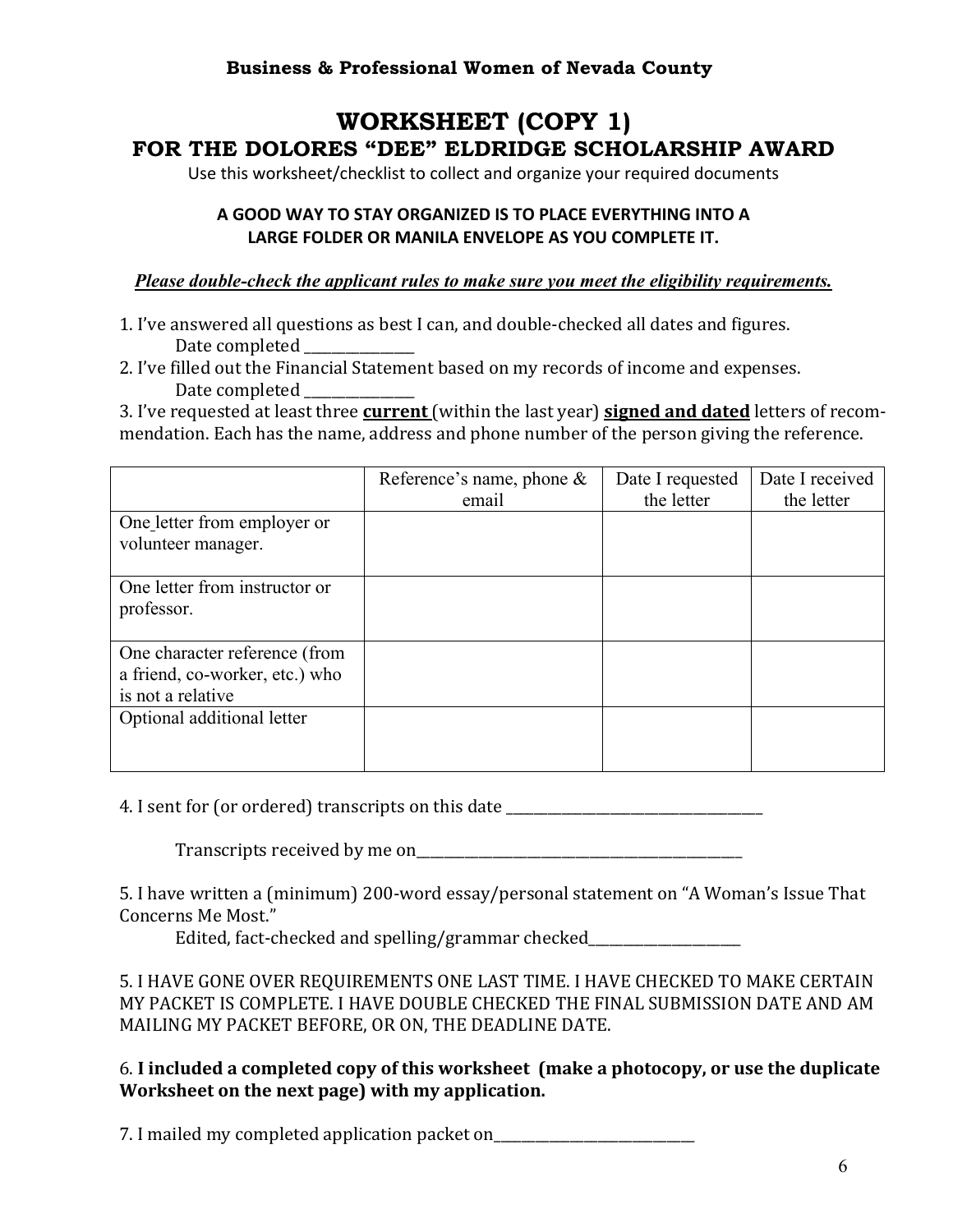# **WORKSHEET (COPY 2) FOR THE DOLORES "DEE" ELDRIDGE SCHOLARSHIP AWARD**

Use this worksheet/checklist to collect and organize your required documents

### **A GOOD WAY TO STAY ORGANIZED IS TO PLACE EVERYTHING INTO A LARGE FOLDER OR MANILA ENVELOPE AS YOU COMPLETE IT.**

#### *Please double-check the applicant rules to make sure you meet the eligibility requirements.*

- 1. I've answered all questions as best I can and double-checked all dates and figures. Date completed
- 2. I've filled out the Financial Statement based on my records of income and expenses. Date completed

3. I've requested at least three **current** (within the last year) **signed and dated** letters of recommendation. Each has the name, address and phone number of the person giving the reference.

|                                                                                      | Reference's name, phone $\&$<br>email | Date I requested<br>the letter | Date I received<br>the letter |
|--------------------------------------------------------------------------------------|---------------------------------------|--------------------------------|-------------------------------|
| One letter from employer or<br>volunteer manager.                                    |                                       |                                |                               |
| One letter from instructor or<br>professor.                                          |                                       |                                |                               |
| One character reference (from<br>a friend, co-worker, etc.) who<br>is not a relative |                                       |                                |                               |
| Optional additional letter                                                           |                                       |                                |                               |

4. I sent for (or ordered) transcripts on this date \_\_\_\_\_\_\_\_\_\_\_\_\_\_\_\_\_\_\_\_\_\_\_\_\_\_\_\_

Transcripts received by me on

5. I have written a (minimum) 200-word essay/personal statement on "A Woman's Issue That Concerns Me Most."

Edited, fact-checked and spelling/grammar checked\_\_\_\_\_\_\_\_\_\_\_\_\_\_\_\_\_\_\_\_\_\_\_\_\_\_\_\_\_\_\_

5. I HAVE GONE OVER REQUIREMENTS ONE LAST TIME. I HAVE CHECKED TO MAKE CERTAIN MY PACKET IS COMPLETE. I HAVE DOUBLE CHECKED THE FINAL SUBMISSION DATE AND AM MAILING MY PACKET BEFORE, OR ON, THE DEADLINE DATE.

#### 6. **I included a completed copy of this worksheet with my application.**

7. I mailed my completed application packet on\_\_\_\_\_\_\_\_\_\_\_\_\_\_\_\_\_\_\_\_\_\_\_\_\_\_\_\_\_\_\_\_\_\_